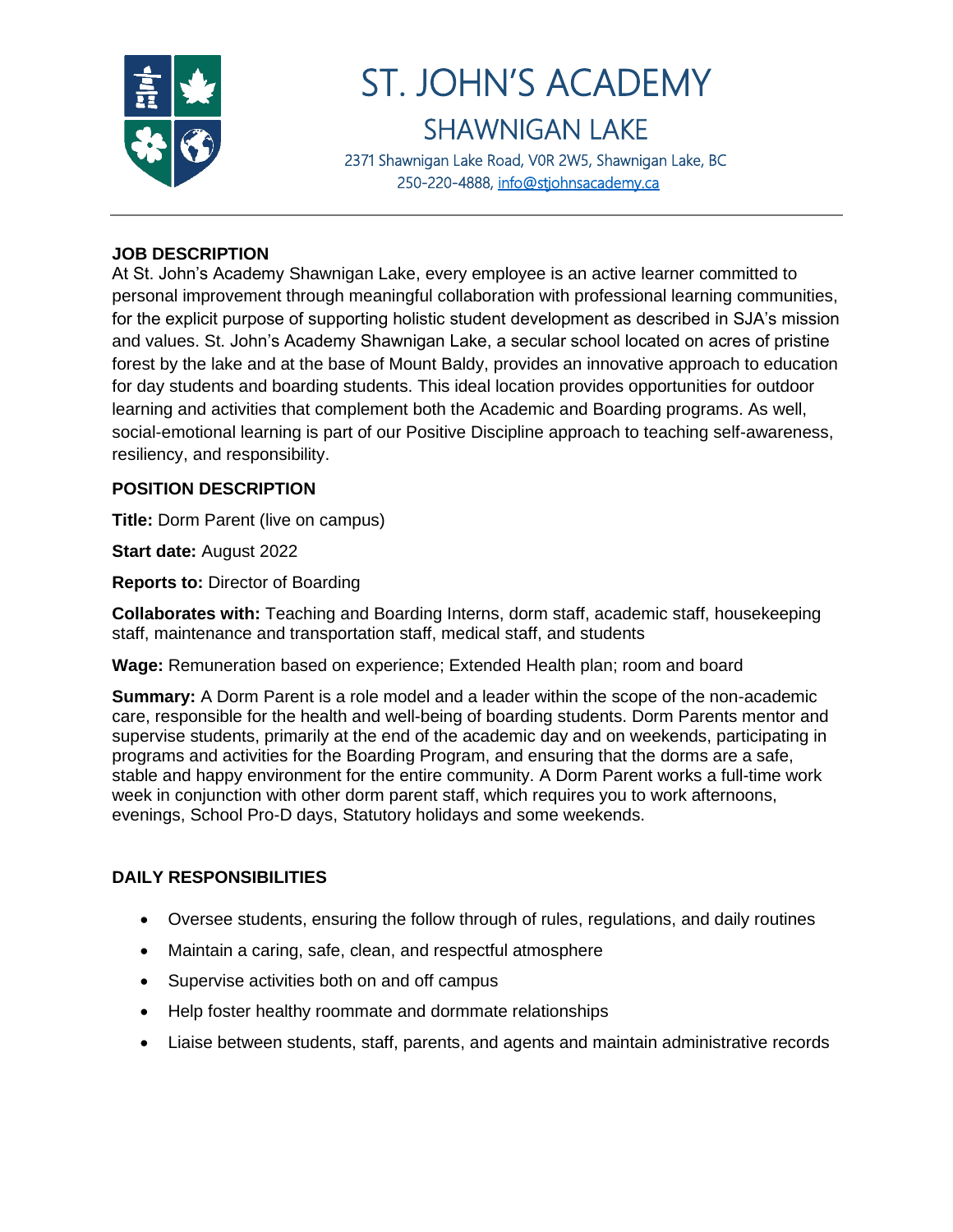- Contribute to an academic or co-curricular program, engaging in leadership of a cocurricular learning activity or academic class and/or developing educational resources and materials
- Provide leadership and mentoring to Dorm Interns, senior students, and junior students, engaging in activities and ensuring individual needs, strengths and talents are developed
- Provide support for students and maintain empathy for the social and emotional issues adolescents may face in a boarding school setting

## **EDUCATION, EXPERIENCE AND SKILLS**

- Bachelors degree in a relevant field (Child & Youth Care, Social Work, Psychology). An equivalent of experience may be considered.
- Experience working in a boarding program preferred
- Experience in youth leadership preferred
- Knowledge of the social and emotional health issues for adolescents
- Evaluation strategies for situational needs
- Knowledge of, and experience with, international cultures and Indigenous worldviews
- English language skills
- Excellent interpersonal, written and oral communication skills
- Ability to establish priorities, organize, schedule and solve problems and tasks
- Ability to deal with people, and in particular, adolescents, sensitively, empathetically, tactfully, consistently and professionally at all times
- Ability to be flexible and adaptable
- Proven work ethic with enthusiasm, eagerness and genuine interest in all aspects of the school's success
- Ability to lead and inspire a team
- First Aid is an asset
- A Class 5 Driver's license required, Class 4 Driver's license may be beneficial
- All new employees must provide a clean drivers abstract
- All new employees are to clear a Criminal Record Review

#### **Benefits:**

- Extended health care
- Vision and Dental care
- Life insurance